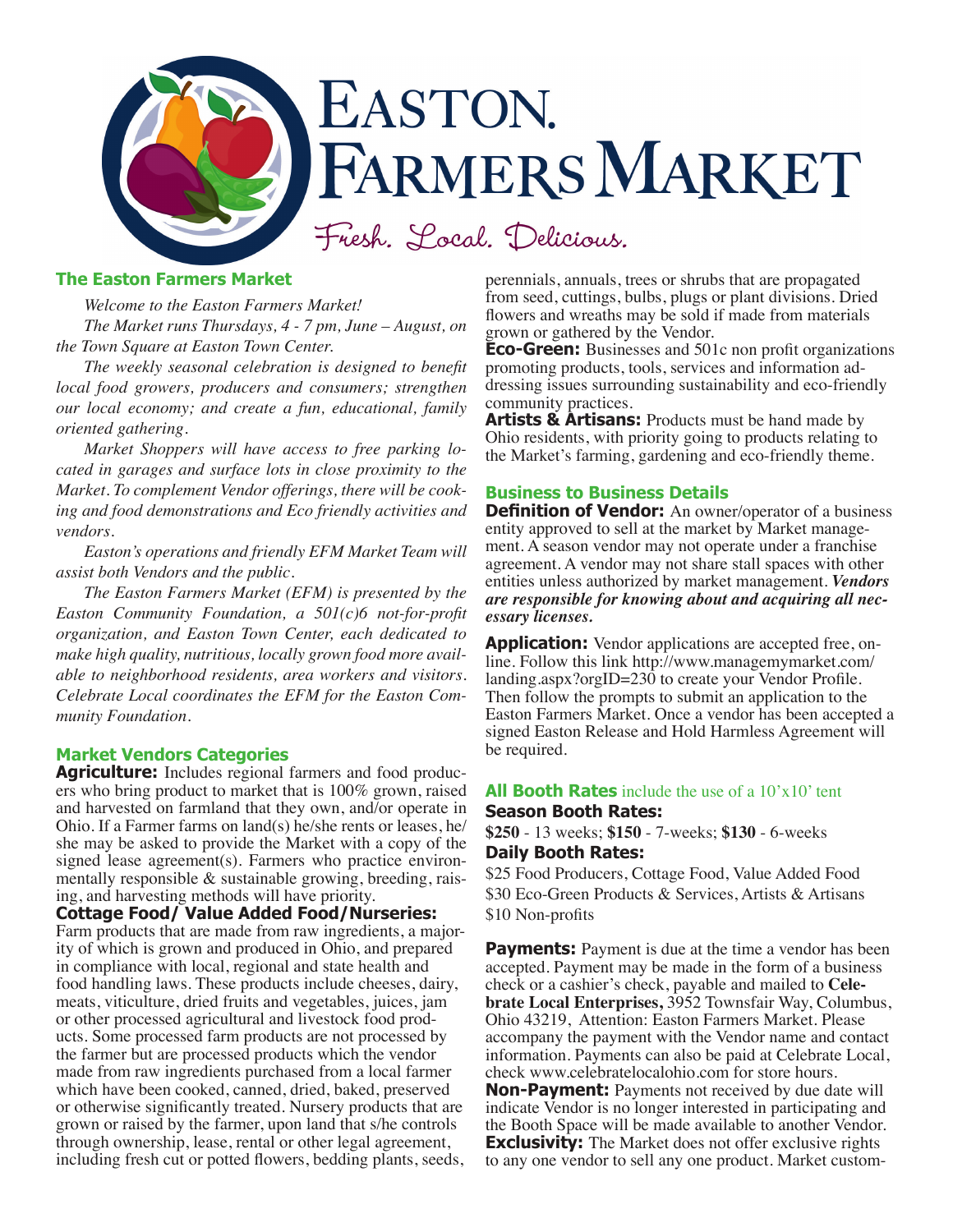ers generally benefit from having a choice. However, if EFM believes the number of Vendors offering the same or similar products is excessive, duplicate products may be denied entry.

**Space Assignment & Relocation: Easton Farmers** Market reserves right of placement of all Vendor booths and reserves the right to reassign placements from one week to the next.

**Selling for others:** With prior approval by Market Manager, product offerings may be supplemented with agricultural items grown by neighboring farmers and producers if located within a 25-mile radius address, and resulting products do not represent more than 20% of inventory for sale.

**Orientation Meeting: All accepted Vendors must attend** a Vendor Orientation Meeting, date to be determined. If a Vendor cannot attend, s/he must send a responsible representative.

**Transfer of Space:** Vendors may not sublet stall space to others. Prepaid fees are non-transferable to other market dates or vendors.

**Shared Booth:** Each shared booth member must submit a separate application, be separately approved and sign its own Hold Harmless Agreement. Signage at the market must include all business names and products of each shared booth member.

**Right to Deny and Terminate:** EFM Management reserves the right to deny a Vendor's application; prohibit anyone from selling at the market; prohibit any product from being sold at the market.

**Absences:** So that space can be made available to another vendor, please email us by noon on Monday, or sooner, if you know you can not use your reserved space.

**Late Arrivals:** In the Town Square location, promptness is required. After 3:45 pm, products and equipment will need to be walked or rolled to your booth.

#### **Vendor Product Related Responsibilities Product Declarations, Additions:** Vendors are

required to submit, on the application, a complete list of all products they wish to sell. All products must be grown, raised, produced, caught or gathered by the vendor in Ohio, and must be pre-approved before being sold. If a vendor wishes to add to their original approved list, they must submit a written request, to the Market, a minimum of one week, before they wish to sell the product(s).

**Full Compliance:** Vendors and their employees are responsible for complying with Market guidelines, and federal, state, and local regulations on areas of health, safety, commerce, and licensing requirements governing the production, display, distribution, sampling, and sale of their products. Vendors providing samples and product cooking demonstrations must comply with Ohio Department of Agriculture rules governing market sanitation and health issues. Vendors using grills must have a fire extinguisher. **Right to monitor products.** EFM reserves the right to monitor participating product production, farms, and nurseries by visiting farms and places of operations. **Documentation and Display of Permits, Licenses, insurance:** Nursery licenses, organic certification,

meat seller licenses, licensed kitchens for processed foods etc., must display license in booth.

**Weights and Measures and Taxes:** Vendors must adhere to the guidelines for the sale of produce provided by the City of Columbus, Division of Weights and Measures. Scales must bear the current seal of inspection from that office. If you sell a taxed product, you are responsible for obtaining a vendor's license.

**Production and Growing claims: Written and** verbal declarations regarding pesticide or chemical use which cannot be certified such as unsprayed, no spray, and pesticide-free will need a written statement, submitted with the vendor application, attesting how these procedures are followed. Signage making such claims will not be allowed. Vendors are required to produce the written statement about production methods, and should have copies of the statement available in his/her booth for any consumer who requests it.

**Additional Requirements for Meat, Dairy Products and Processed Foods:** All meat, dairy and processed food products must be labeled in accordance with Ohio Department of Agriculture requirements. Products administered growth hormones, such as rBGH, may not be sold at the Market.

## **On Market Day!**

**Arrival:** All vehicles must be removed to a designated parking area by 3:45 pm. A detailed arrival and departure plan will be presented at the vendor meeting.

**Booths, Signage and Equipment:** Easton Farmers Market will supply a 10' x 10' weighted tent. No signs may be placed on, taped, stapled, attached to the tent or tent canvas. Inside banners may be tied to the back interior of the booth. Vendors must supply their own tables and chairs. Vendor's equipment must not be a hazard to the public or other vendors.

**Electricity:** All electrical equipment must be pre-approved by Market Management. Vendors requiring electrical power are responsible for providing their own outdoor multi plug breaker strips, extension cords and mats to cover all portions of the cord that lie in any area used by market customers. EFM has limited electricity available.

**Clean and safe:** Vendors are responsible for keeping their space and tent clean and attractive during market hours and must clean up their space after the market closes, including sweeping up any debris, bagging and placing it in a designated area.

**Vehicle Parking:** Vehicles may not be located directly next to a vendor's booth. A near-by designated parking area will be set-up for vendors and staff.

**Help Us Be A Zero-Waste Market:** Use environmentally responsible and sustainable methods of production and packaging, and cooperate with efforts to be a Zero-Waste Farmers Market.

**Americans with Disabilities Act** (ADA). The EFM is fully ADA accessible. Vendors must comply with the Americans With Disabilities Act regulations that require customer service counters to be a maximum of 36" high from the ground, a minimum of 27" clear underneath, and a minimum of 36" long. Food and beverage service counters must be a maximum of 34" high from the ground.

**Pets:** No pets are permitted on the Easton property.